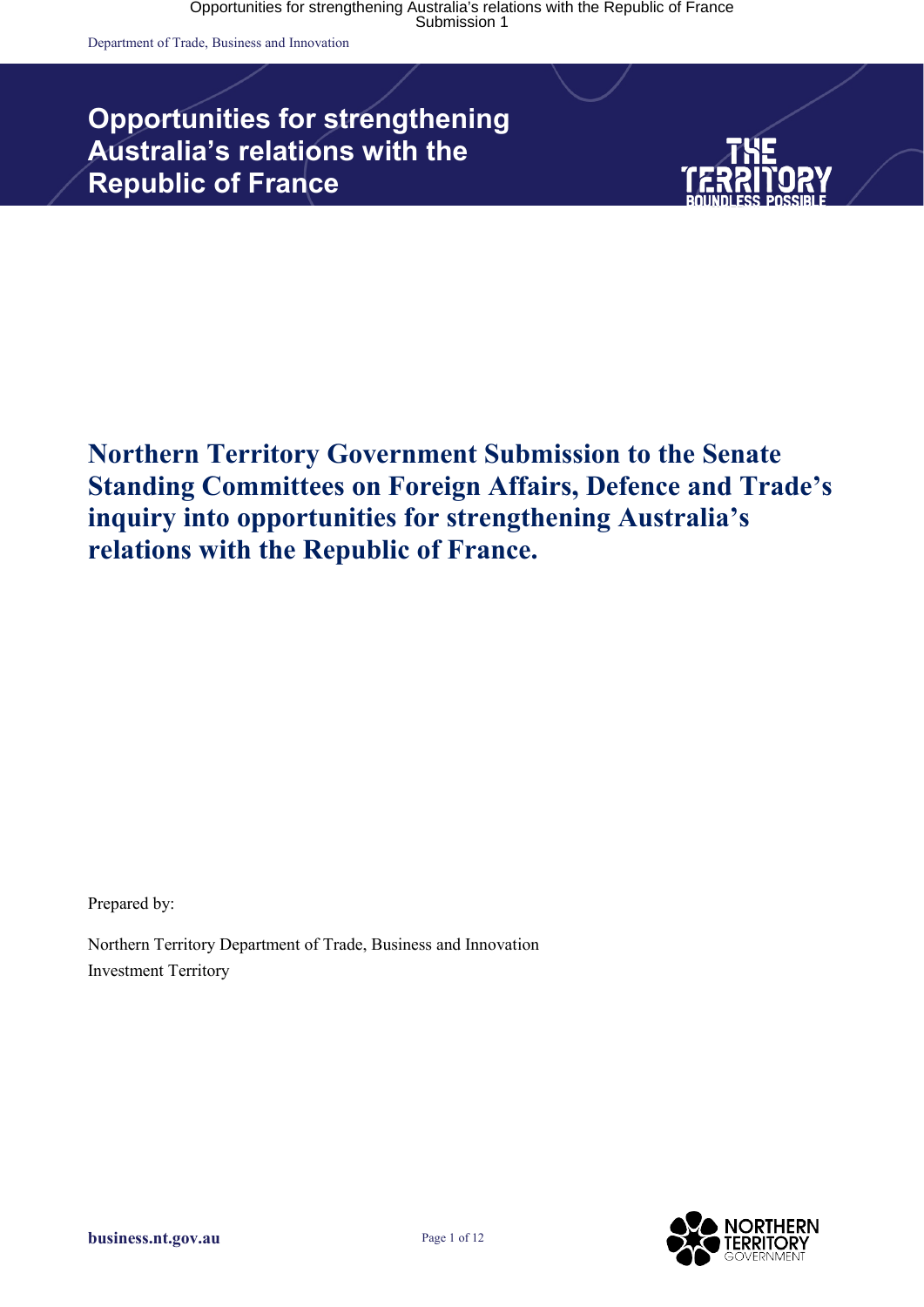The Northern Territory Government welcomes the opportunity to comment on the Senate Standing Committees on Foreign Affairs, Defence and Trade's inquiry into opportunities for strengthening Australia's relations with the Republic of France.

### **Northern Territory Government's Key Recommendations**

The Northern Territory Government Recommends:

- 1. Northern Territory Government supports all efforts to increase trade and investment into the Northern Territory in the ongoing negotiations of the European Union -Australia Free Trade Agreement.
- 2. The Northern Territory Government encourages the Australian Government to continue to strengthen trading and streamline trade barriers with our trading partners in Europe.
- 3. That the Australia Trade and Investment Commission and Department of Foreign Affairs and Trade continues to work with the Northern Territory Government to:
	- a. promote to France the opportunity to diversify their sourcing of critical minerals from their current source market;
	- b. promote to both French Government and private industry stakeholders the opportunities in investing in the Northern Territory's significant resources and energy sectors;
	- c. promote the Northern Territory's emerging space sector, including promoting investment opportunities in small satellite manufacturing and ground systems for small satellite networks; and
	- d. promote the Northern Territory crocodile farming industries production of premium quality saltwater crocodile skins.
- 4. That the Australian Government promotes to France the fact that the Northern Territory is building the largest ship lift in Northern Australia, located directly adjacent to the hardened barge ramp in Darwin Harbour, to position Darwin as a major international and national player in the marine services industry. There is significant potential for French Navy vessels operating in the Indo-Pacific to undertake some level of maintenance in the Northern Territory, including unscheduled emergency repairs.

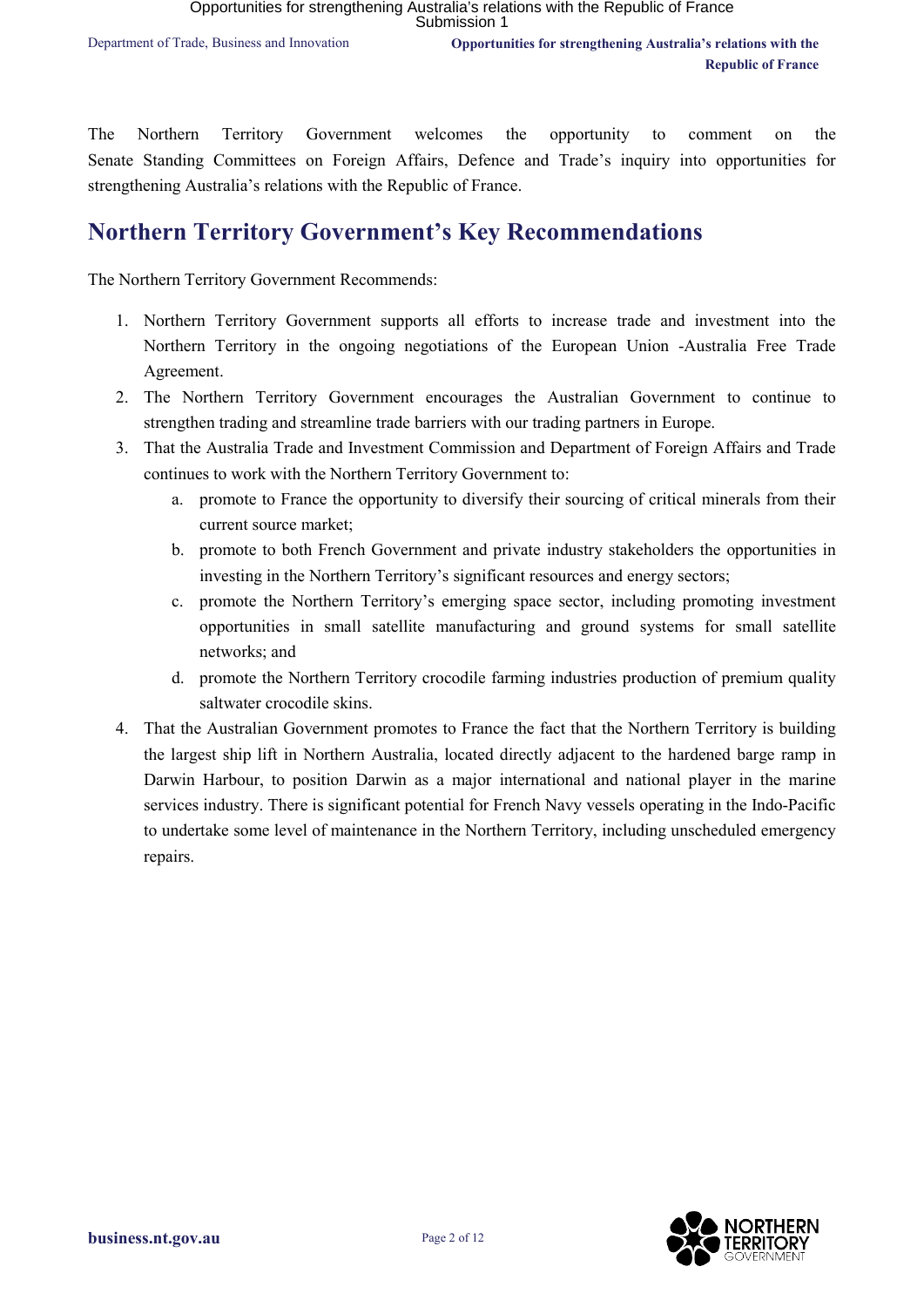# **Increasing bilateral trade and investment, including future growth areas for exports and imports, and opportunities in the mining industry**

The Northern Territory has an established trade and investment relationship with France. In the 2018-2019 financial year, the Northern Territory exported \$71 million of goods to France; these exports were primarily driven by 'confidential items' and 'hides, skins and furskins'. The Northern Territory's imports for the 2018- 2019 financial year were \$44 million and comprised of 'transport equipment (excluding road vehicles)', 'general industrial machinery' and 'power generating machinery'. Please refer to attachment A for the trade data from the previous ten financial years.



Northern Territory businesses continue to benefit from Free Trade Agreements (FTA) and the Northern Territory Government supports all efforts to increase trade and investment into the Northern Territory in the ongoing negotiations of the European Union -Australia FTA. The Northern Territory Government encourages the Australian Government to continue to strengthen and streamline trade barriers with our trading partners in Europe.

### **Resources including Critical Minerals**

The Northern Territory economy is dominated by the resources sector, with the mining industry alone valued at \$5.7 billion in 2018-19, a 37.1% increase on last year and the first time the value of the mining sector in the Northern Territory has passed the \$5 billion mark. This was driven by a 4.1% increase in the manufacturing industry to \$946 million and a 46.4% increase in the mining sector to a record \$4.7 billion. The Northern Territory currently exports significant manganese, zinc concentrate, gold, bauxite and LNG.

In the minerals sector the Territory's commodity strengths lie particularly in non-ferrous metals (zinc, copper, lead, tungsten), battery and high-technology minerals (lithium, rare earths and vanadium), fertiliser commodities (phosphate and potash), and gold. The discovery of lithium deposits in the Bynoe field near Darwin in 2016 has generated significant interest in the Northern Territory's lithium potential. It is understood that France is seeking to diversify their sourcing markets for critical minerals, the Northern

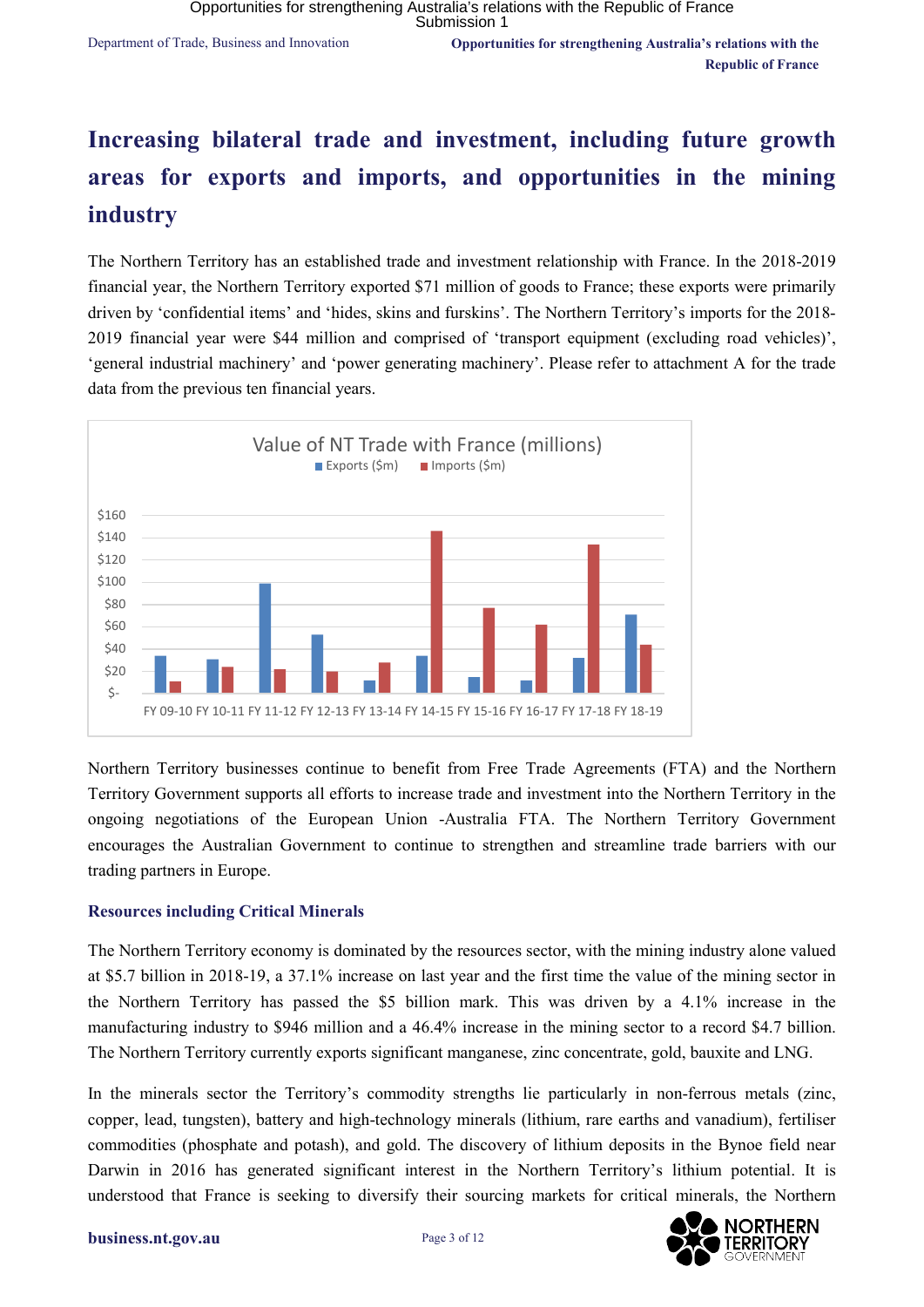Territory offers substantial opportunities for France to source critical minerals for their defence, medical and tech industries. The Northern Territory Government is keen to further discuss these opportunities with both the French Government and Private Industry stakeholders.

There are around 14 mining projects in various stages of the development approvals process, including a number that are close to an investment decision but which need finance or investment partners. This includes large scale rare earths, vanadium, copper, tungsten and phosphate projects. The rare earths and vanadium projects include significant downstream processing to produce high value products, and the Northern Territory Government encourages more minerals processing in the Northern Territory.

Since 2006, French companies have been involved in four mineral investment deals worth \$14.2 million (including oil and gas and silver). European companies are our third largest source of investment into the Northern Territory's minerals and energy sectors.

### **Energy**

The Northern Territory has large onshore and offshore gas resources, with the onshore Beetaloo Sub-basin alone believed to contain more than 500 trillion cubic feet of gas, and with 30 trillion cubic feet of gas resources in offshore basins. In April 2018, the Northern Territory Government lifted its moratorium on hydraulic fracturing of unconventional gas reservoirs. This allows for the potential future development of the Northern Territory's large onshore shale gas resources, subject to the implementation of recommendations from a Scientific Inquiry into Hydraulic Fracturing in the Northern Territory.

This is one of the most significant shale gas opportunities outside of North America, and has the potential to be transformative for the Northern Territory economy. Australia has become the largest LNG exporter in the world, making these production assets important to the energy security of a number of countries In the Asia Pacific region.

In late 2018 one of the world's largest oil and gas projects, Ichthys LNG, commenced production in Darwin and generated a significant boost in Australia's export earnings. The Ichthys LNG project will provide 10 per cent of Japan's energy requirements. The Northern Territory is proud to have a strong relationship with the French oil and gas enterprise 'Total', which currently has 26% equity in the Ichthys LNG Project (US\$34 billion at Final Investment Decision and represents France's largest ever investment in Australia).

### **Space Industry**

With the establishment of the Australian Space Agency, the Australian Government has set a goal of tripling the size of the domestic space industry to AU\$12 billion and employing 20 000 people by 2030.

The Northern Territory is ideally positioned to contribute to this growth by hosting key space industry infrastructure and services, including ground station systems, space launch, stratospheric ballooning facilities and downstream space industries.

The Northern Territory's geographic location provides a host of benefits for launch facilities, ground stations and technology testing facilities due to its:

- proximity to the equator (creating cost efficiencies for launch operators and their customers);
- low population (supporting safe and efficient launch and payload recovery);

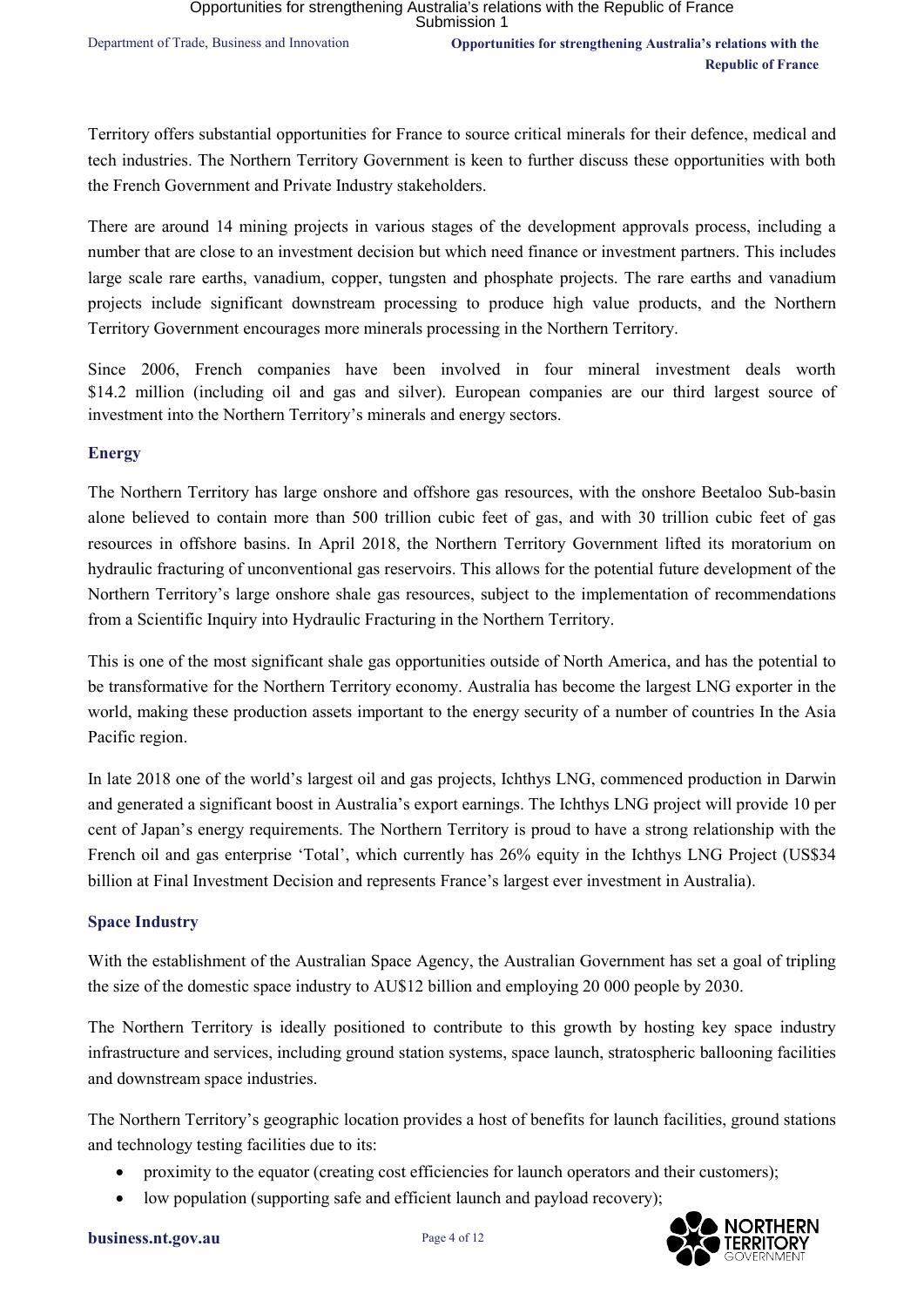- southern hemisphere location and proximity to Asia (well placed to host ground station systems);
- clear skies for much of the year;
- low light pollution; and
- limited noise interference.

The future for the Northern Territory and the space sector is bright. With the development of Australia's first commercial space launch facility in Nhulunbuy (Arnhem Space Centre) progressing rapidly, there will be opportunities right along the satellite and launch supply chain. There is unprecedented opportunity to invest in the Northern Territory's growing space industry, opportunities include investing in small satellite manufacturing and ground systems for small satellite networks, to data collection, analysis and provision of value-added services and technology testing infrastructure.

The Northern Territory's geography and environmental conditions have also supported its establishment as a hub for ground station infrastructure and stratospheric ballooning.

The Northern Territory is the ideal place to meet the future demands of France's growing space industry. The Northern Territory has already attracted two French space industry partners and is keen to work with more in the near future.

The Northern Territory Government is proud to have assisted ArianeGroup establish operations in the Northern Territory. ArianeGroup is a joint venture of the European aerospace company Airbus and the French group Safran. ArianeGroup has partnered with the Centre for Appropriate Technology's (CfAT) commercial subsidiary, CfAT Satellite Enterprises, on the installation of an optical telescope to expand its GEOTracker Space Situational Awareness (SSA) Network in the Northern Territory. The telescope is estimated to be operational by May 2020.

Similarly the Northern Territory is proud to have hosted CNES (French Space Agency), which since 2017 has conducted several scientific balloon launch missions from the Alice Springs Balloon Facility.

### **Crocodile Skins**

The Northern Territory crocodile farming industry is the world leader in the production of premium quality saltwater crocodile skins. French fashion labels like Hermes and Luis Vuitton have a strong growing relationship with the Northern Territory industry.

The value of production of the Northern Territory crocodile farming industry in 2018-19 was \$25 million, including \$19 million for crocodile skins alone. The industry creates employment at all stages from "Marsh to Market", including in remote Aboriginal communities, and has attracted considerable new local and international investment.

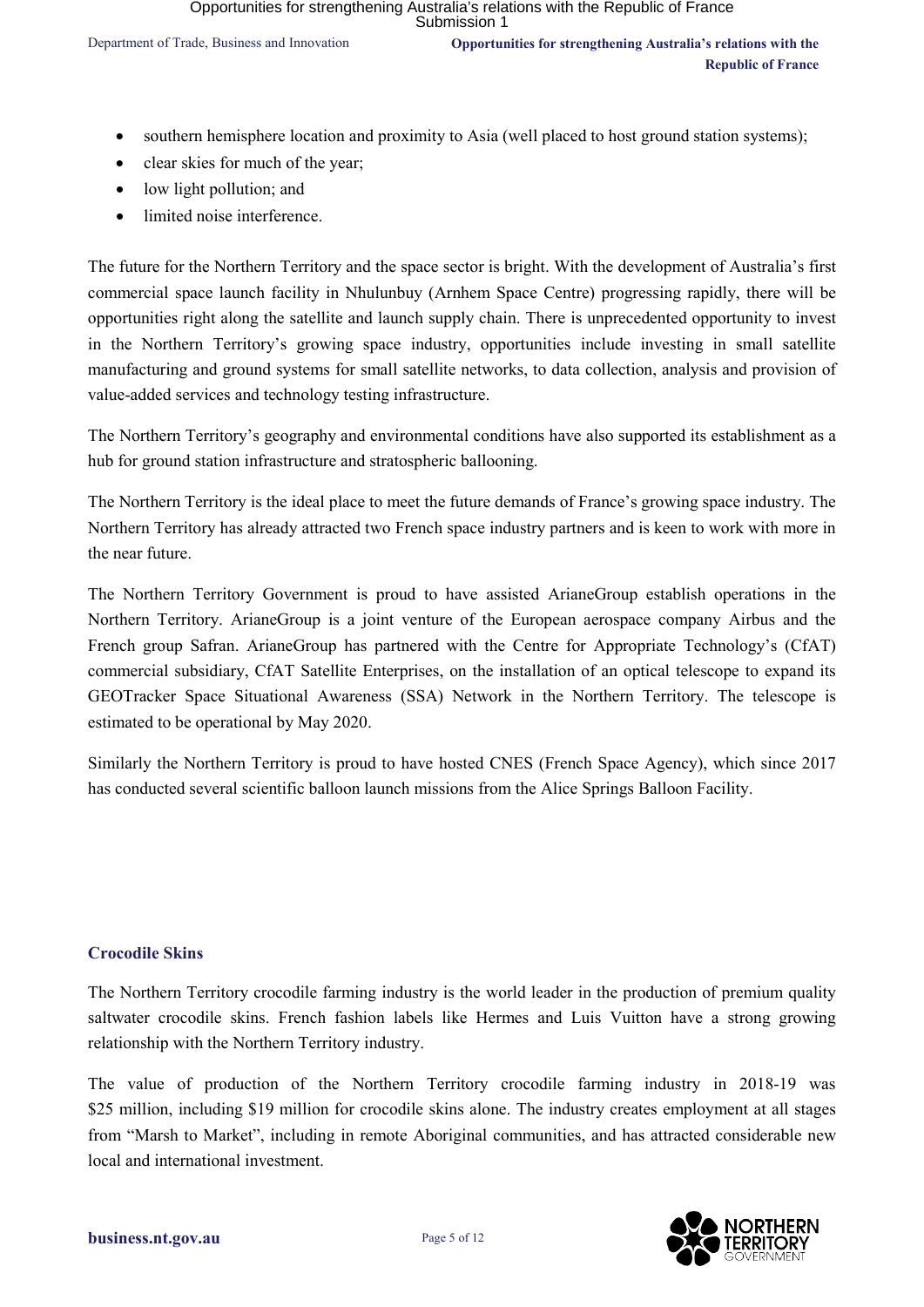Over the past ten years, crocodile farming has evolved from a small cottage industry into a significant economic contributor to the Northern Territory and Australian economies. We have become a well-regarded exporter of the highest quality skins, noted for the consistency of supply and quality of product.

### **Options for enhancing strategic cooperation, including in the Indo-Pacific region**

Both Australia and France share an interest in further developing our presence in the Indo-Pacific region and ensuring the region is stable and adheres to the multipolar order based on the rule of law and free movement, and fair and efficient multilateralism.

For France, the Indo-Pacific space is a geographic reality. France is present in the region via its overseas territories and 93% of its exclusive economic zones are located in the Indian and Pacific Oceans. The region is home to 1.5 million French nationals, as well as 8000 soldiers stationed in the region.

With the Australian Government currently overhauling its northern development agenda, the Northern Territory Government would like to see the Australian Government's 20-year plan for the northern development agenda evolve to address trade tensions and security challenges that were not envisaged when it was developed five years ago.

One such economic and strategic opportunity for the Australian Government is to promote to France the fact that the Northern Territory is building the largest ship lift in Northern Australia, located directly adjacent to the hardened barge ramp in Darwin Harbour, to position Darwin as a major international and national player in the marine services industry. The 103 metre, 5000 tonne, ship lift will be capable of servicing large vessels from industries including offshore petroleum, fishing, pearling, Defence and Border Force. There is significant potential for French Navy vessels to undertake some level of maintenance in the Northern Territory, including unscheduled emergency repairs.

# **Opportunities to build on shared historical and cultural values and promote tourism, with specific reference to Commonwealth War Graves, cultural exchanges and people-to-people ties.**

The Northern Territory has a long established reputation as a unique tourism destination centred on its extraordinary natural landscapes and rich Aboriginal culture. Cultural Tourism is on the rise around the world and the Northern Territory is uniquely placed to offer arts and cultural tourists a compelling reason for increased visitation. Tourism exports from the Northern Territory will continue to grow, with high growth potential markets.

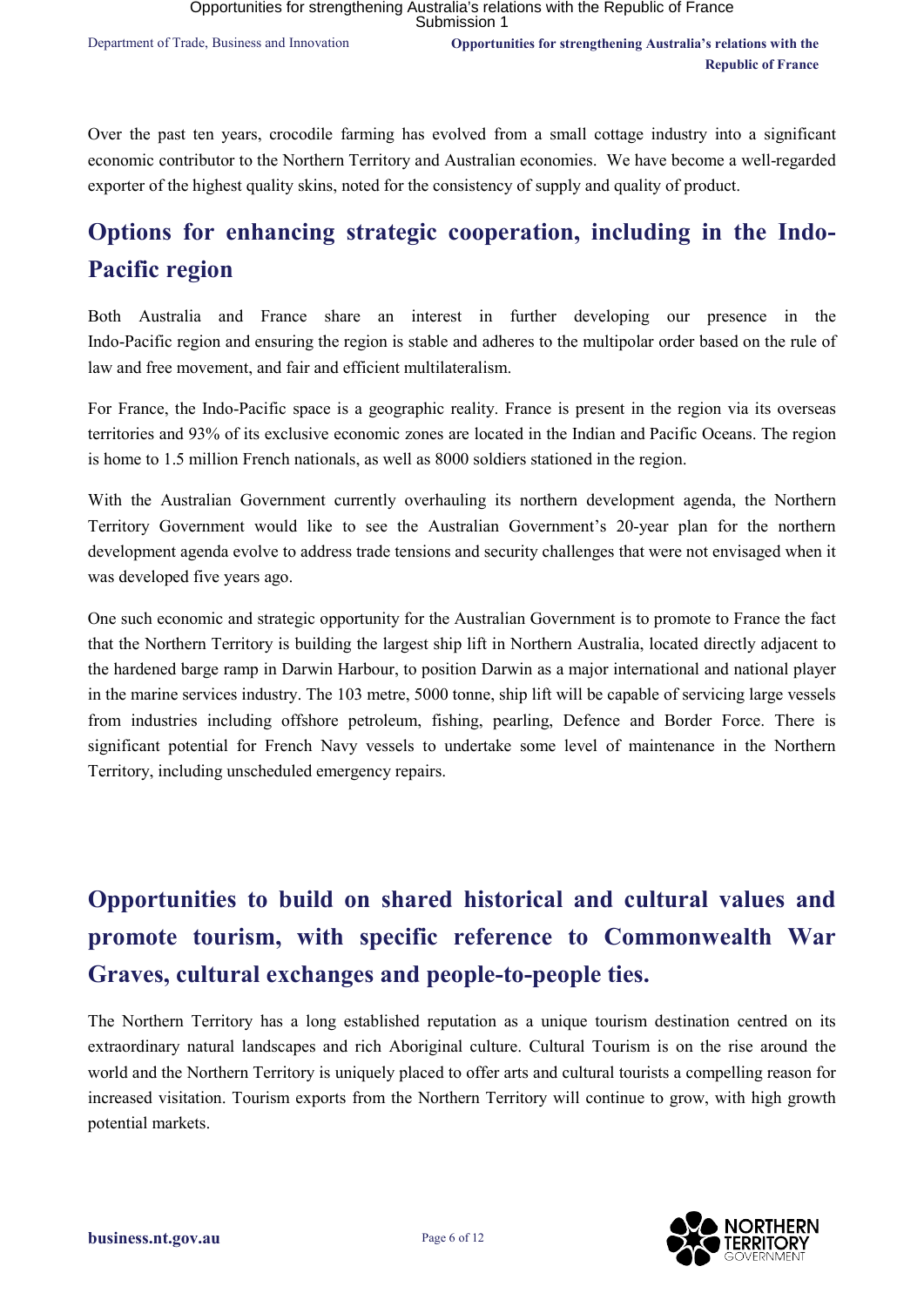Tourism is an important industry to the Northern Territory, being the third highest contributor to the economy behind construction and mining. Tourism is also an opportunity to create jobs for Aboriginal people, and there are opportunities for tourism enterprise development in remote and regional areas.

The French visitor market is an established, stable visitor market for the Northern Territory. The Northern Territory's Tourism Industry Strategy 2030 sets out high level targets based on the International Visitor Survey results and the 2030 target for the French market is 20 000 holiday visitors. This equates to a 3.6% compound average annual growth rate.

At present the Northern Territory holds 10.1% market share of the Australian French visitor market. The market is strategically important due to the high dispersal rate of French visitors, particularly from the youth segment, who also deliver a high spend per trip. One in six visitors from France visit Australia for a working holiday, much higher than other source markets.

The French market continues to rely on traditional mechanisms to sell Australia, although online travel agents including Expedia and Odigeo (Opodo and E Dreams) are increasing in prominence, particularly in the youth segment. Social media is also playing a key role in influencing travel from the youth market.

### **Target Market Profile**

- 1. High Value Traveller (aged 50-69 years)
- 2. Youth segment (aged 15-29 years) and Working Holiday Makers

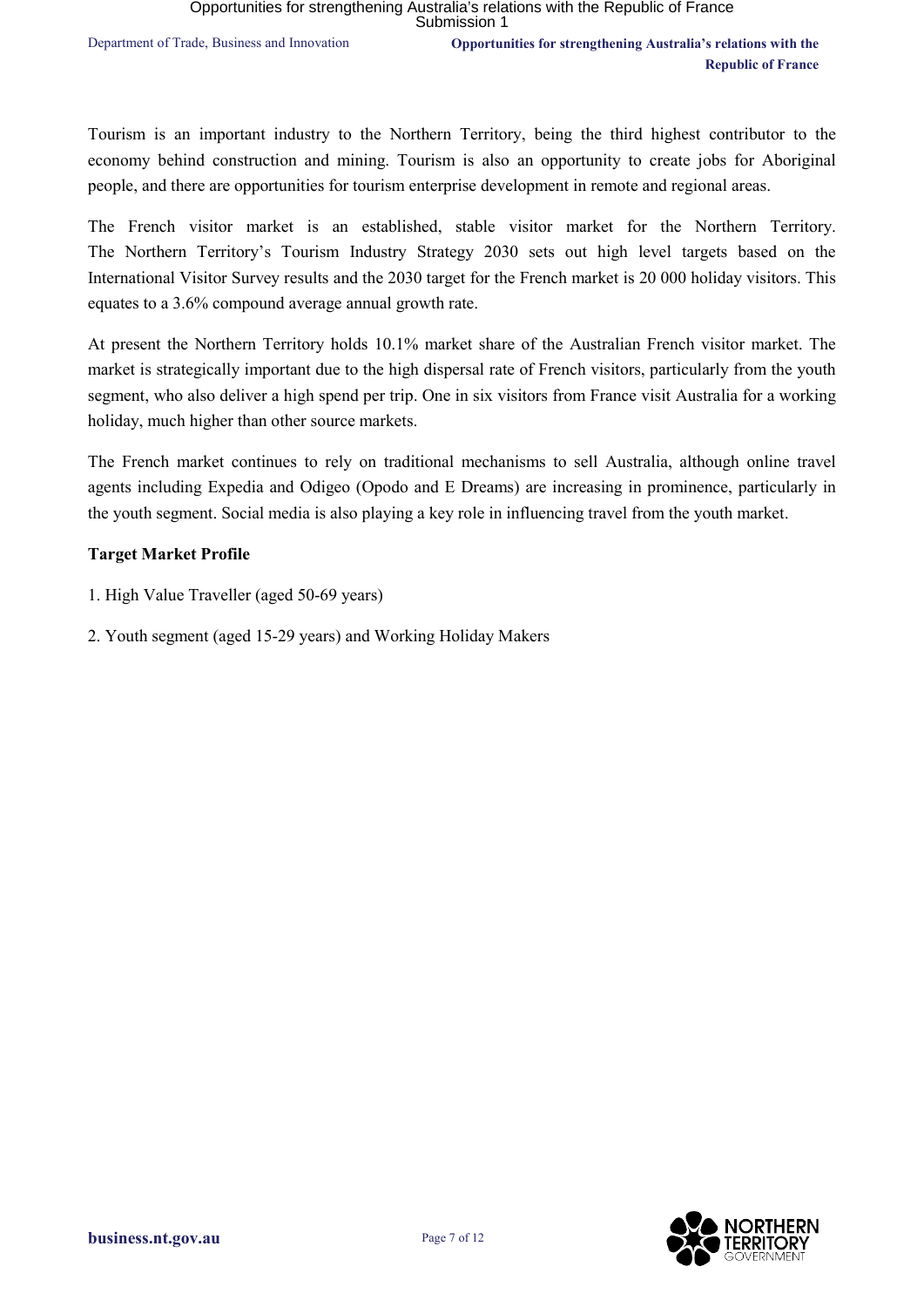Department of Trade, Business and Innovation **Opportunities for strengthening Australia's relations with the Republic of France**

|                                  | <b>France</b> |                            |
|----------------------------------|---------------|----------------------------|
|                                  | 2018-19       | <b>Year on Year Change</b> |
| <b>Visitors</b>                  | 14 000        | $-11\%$                    |
| <b>Nights</b>                    | 207 000       | $-0.5%$                    |
| <b>Expenditure</b>               | \$24 M        | 13%                        |
| Average length of stays (nights) | 14.9          | 1.5                        |
| Average spend per trip           | \$1726        | \$363                      |
| <b>Visitor Market Share</b>      | 10.1%         | $-2.1$ pp                  |

### **Cultural and Community activities**

The Northern Territory Government's Office of Multicultural Affairs provides support for cultural and community development activities for the French and French speaking community in the Northern Territory, as follows:

- Alliance Francaise De Darwin which provides French language classes and a range of cultural and social events, is funded under the Multicultural Grants program for cultural events and Bastille Day celebrations.
- Alliance Francaise De Darwin has a sharing arrangement with the Greek Orthodox of North Australia (GOCNA) for the use of the Greek School to conduct their French language and activities classes. The GOCNA is funded for this arrangement which enables Alliance Francaise De Darwin to use the facility to conduct French language and cultural education at no cost.

### **Chief Minister's Anzac Spirit Study Tour**

The Northern Territory Government is committed to encouraging young Territorians to discover the crucial role our Defence Force plays in our history.

The annual Chief Minister's Anzac Spirit Study Tour promotes the importance of Anzac Day, Australia's involvement in various conflicts since, and the importance of peacekeeping missions today.

The study tour provides an opportunity for three year 9 or 10 students, accompanied by two chaperones, to visit battlefields of significance to Australia and the Anzacs. In 2019 the successful students travelled to the Western Front in France and Belgium during April 2019 for a 10-day tour as part of the Anzac Spirit Study Tour.

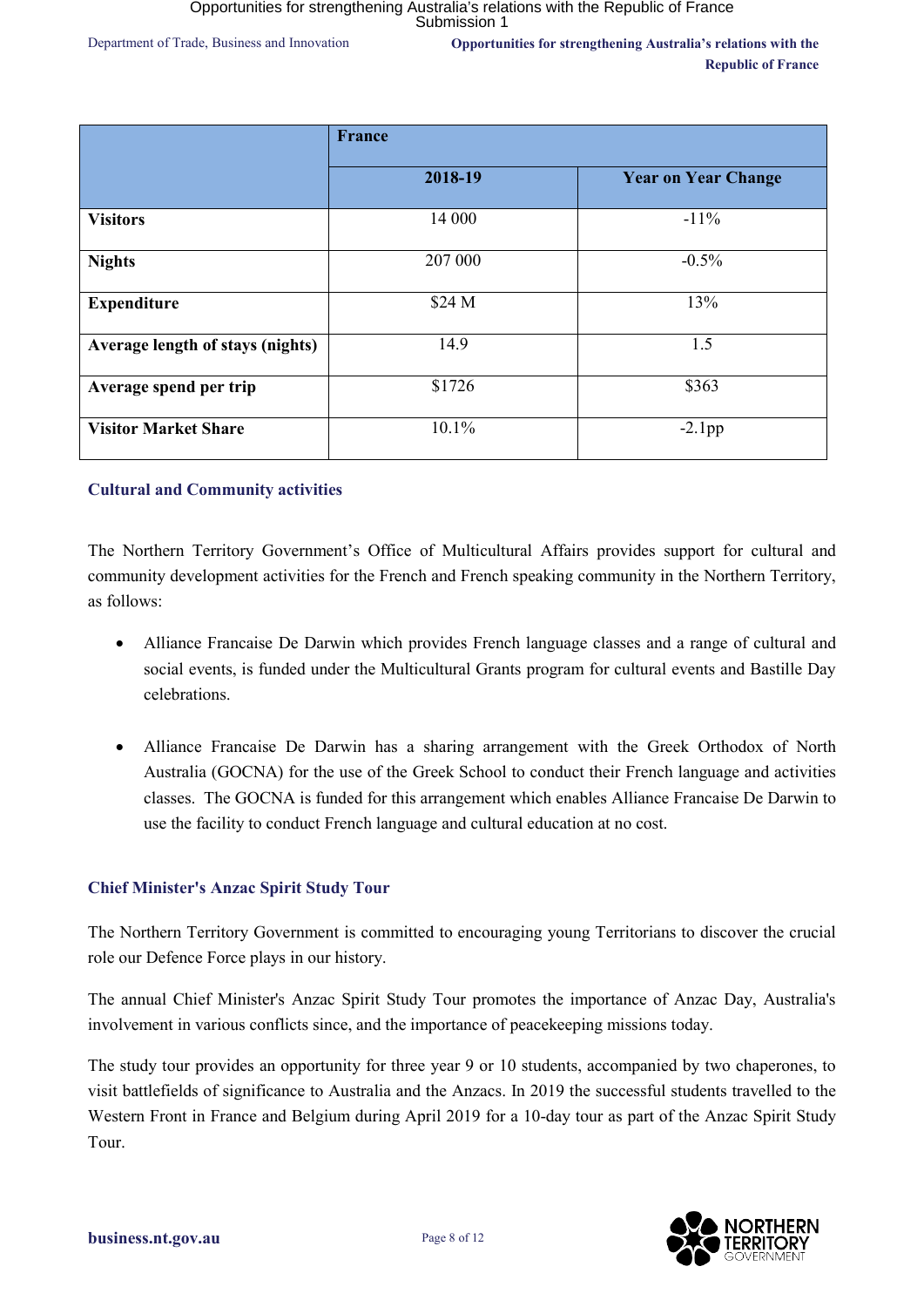The 2020 Study tour students were to take part of the commemorations in Villers-Bretonneux, France. However due to Covid-19, this year's study tour has now been cancelled.

### **War and Words – Australia's Leading Military Authors in Darwin**

In 2019 the Northern Territory held a 'Territory Tribute International Military Writers' Festival' in Darwin which attracted large numbers of visitors to Darwin. The centrepiece of Territory Tribute was a three-day writers' festival which featured author talks, panel discussions and literary sessions with Australia's leading writers, historians and researchers. Over 20 sessions and 30 prominent military authors including Peter Fitzsimons AM and Richard Walsh presented at the 'War and Words' themed festival.

A series of new and existing events were also included in the Territory Tribute, which was bookended by the Bombing of Darwin Commemoration Ceremony on 19 February and Anzac Day on 25 April 2019.

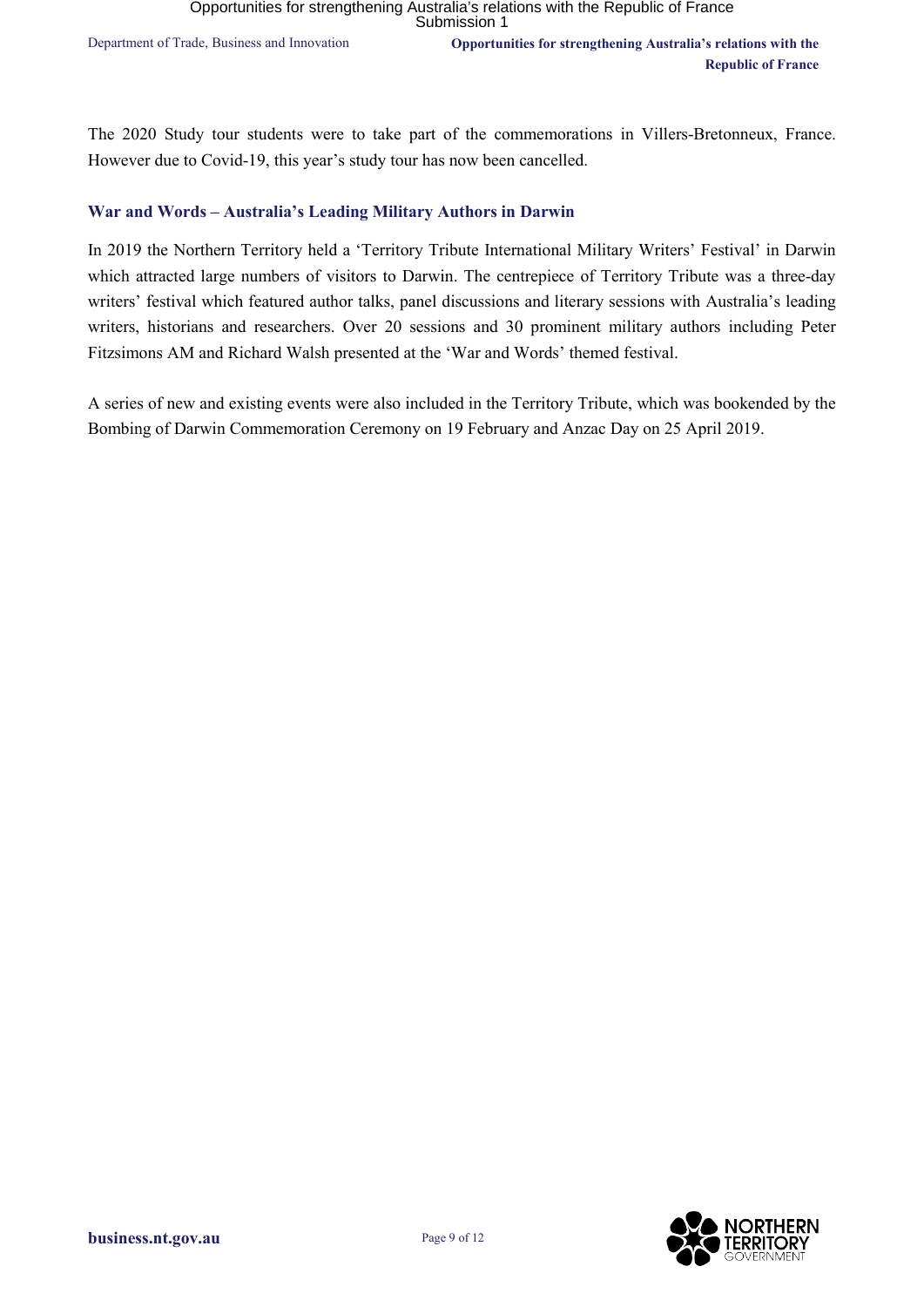Department of Trade, Business and Innovation

Secondary heading to go here

### **Opportunities for strengthening Australia's relations with the Republic of France**



**Attachmen** 

| <b>France Trade Data</b> | <b>Exports (Sm)</b> | <b>Imports (Sm)</b> | <b>Net Export (Sm)</b> |
|--------------------------|---------------------|---------------------|------------------------|
| FY 09-10                 | 34                  | 11                  | 23                     |
| FY 10-11                 | 31                  | 24                  | 7                      |
| FY 11-12                 | 99                  | 22                  | 77                     |
| FY 12-13                 | 53                  | 20                  | 33                     |
| FY 13-14                 | 12                  | 28                  | $-16$                  |
| FY 14-15                 | 34                  | 146                 | $-112$                 |
| FY 15-16                 | 15                  | 77                  | $-62$                  |
| FY 16-17                 | 12                  | 62                  | $-50$                  |
| FY 17-18                 | 32                  | 134                 | $-102$                 |
| FY 18-19                 | 71                  | 44                  | 27                     |

Notes:

The large export balance in 2011-12 and 2018-19 was due to exports of combined confidential items excluding some of SITC 28099 (exports only) and some of SITC 51099 (imports only).

This data has been sourced from the latest release of International Trade in Goods and Services, December 2019.

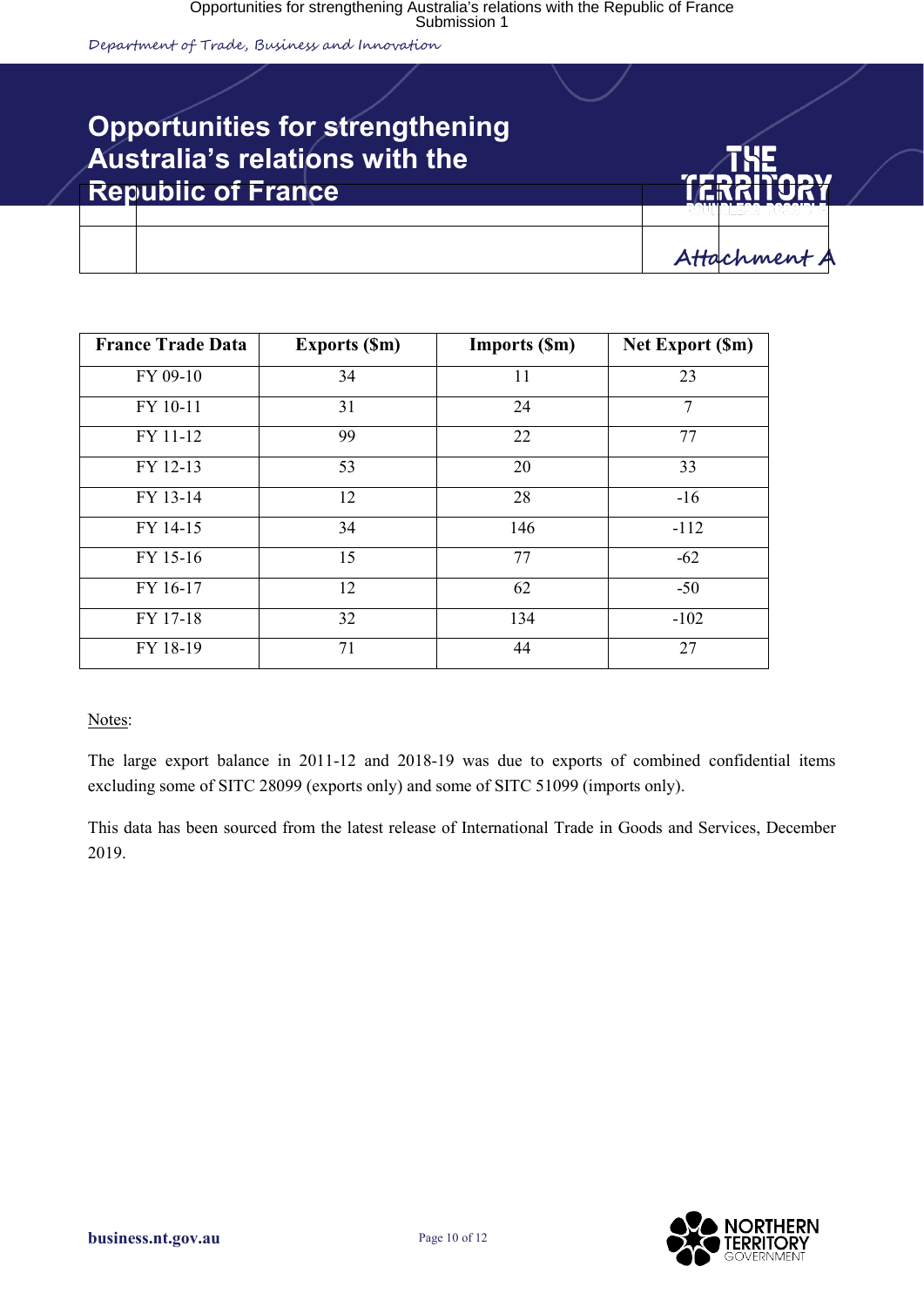Department of Trade, Business and Innovation **Opportunities for strengthening Australia's relations with the Republic of France**

| Top 10 Exports in the 2018-2019 Financial Year |                                                                                                                  |       |            |  |
|------------------------------------------------|------------------------------------------------------------------------------------------------------------------|-------|------------|--|
| <b>SITC</b>                                    | <b>Description</b>                                                                                               | (Sm)  | % of Total |  |
| 98                                             | Combined confidential items excluding some of SITC 28099 (exports<br>only) and some of SITC 51099 (imports only) | 42.93 | 60.29      |  |
| 61                                             | Leather, leather manufactures, nes, and dressed furskins                                                         | 1.00  | 1.41       |  |
| 76                                             | Telecommunications and sound recording and reproducing apparatus<br>and equipment                                | 0.38  | 0.53       |  |
| 89                                             | Miscellaneous manufactured articles, nes                                                                         | 0.12  | 0.17       |  |
| 29                                             | Crude animal and vegetable materials, nes                                                                        | 0.05  | 0.06       |  |
| 74                                             | General industrial machinery and equipment, nes, and machine parts,<br>nes                                       | 0.02  | 0.02       |  |
| 75                                             | Office machines and automatic data processing machines                                                           | 0.01  | 0.01       |  |
| 87                                             | Professional, scientific and controlling instruments and apparatus, nes                                          | 0.01  | 0.01       |  |